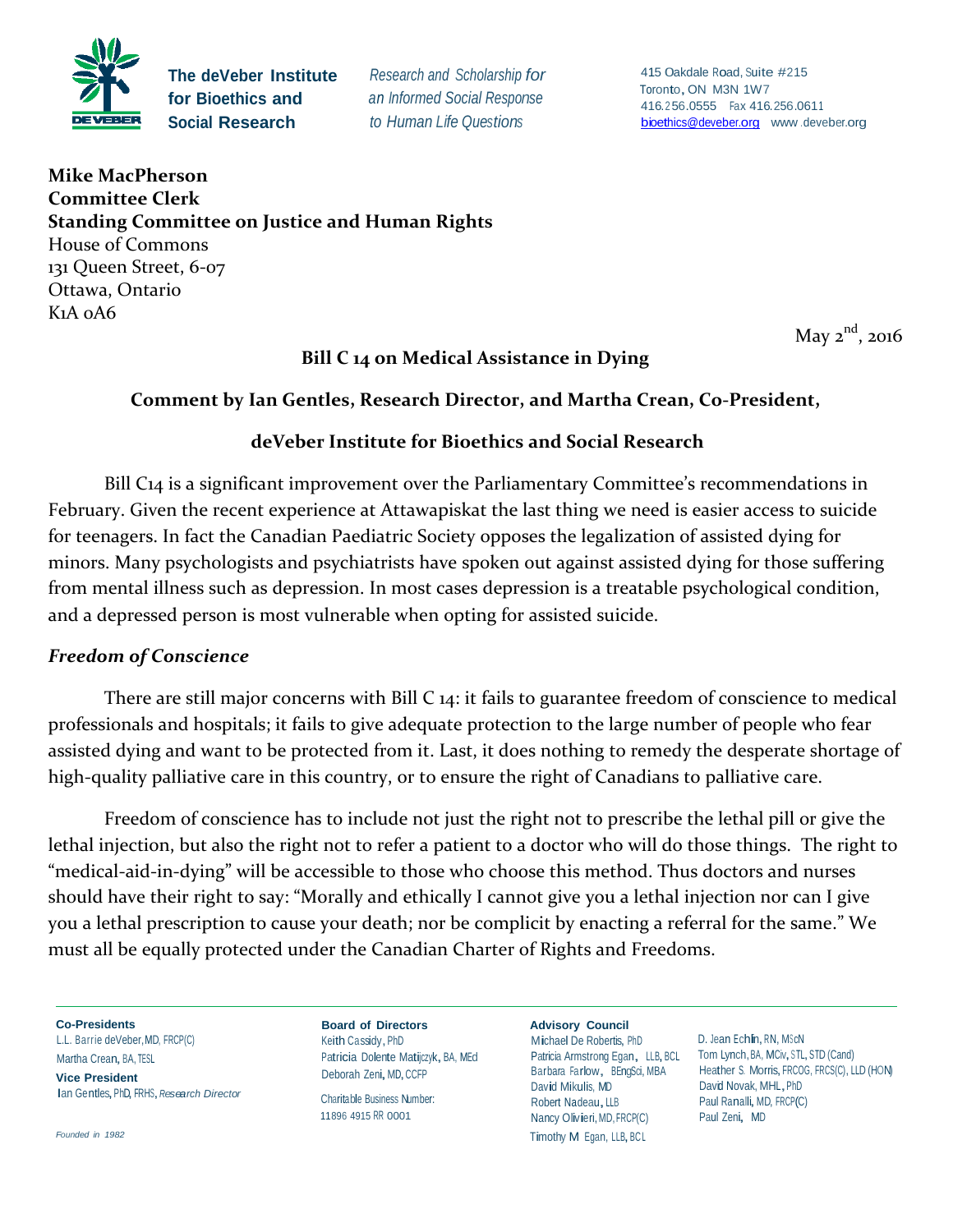To remedy this we propose the following changes:

## **Filing information — medical practitioner or nurse practitioner**

Suggested change:

 $241.31$  (1) Unless they are exempted under regulations made under subsection (3), a medical practitioner or nurse practitioner who receives a written request for medical assistance in dying must, in accordance with those regulations, provide the information required by those regulations to the recipient *or inform the individual that so requests that they are for reasons of conscience unable to comply with the request. Institutions will not be required to participate in MAID. The person requesting medical assistance in dying or their representative shall have the opportunity to be referred to the Ministry of Health of the Province or Territory.*

# **Filing information — pharmacist**

Suggested change:

(2) Unless they are exempted under regulations made under subsection (3), a pharmacist who dispenses a sub-stance in connection with the provision of medical assistance in dying must, in accordance with those regulations, provide the information required by those regulations to the recipient *or inform the individual that so requests that they are for reasons of conscience unable to comply with the request. Institutions will not be required to participate in MAID. The person requesting medical assistance in dying or their representative shall have the opportunity to be referred to the Ministry of Health of the Province or Territory.*

Bill C-14 should protect those who are not truly candidates for MAID and this be reflected in the language by making the following changes to replace existing text with the following:

 $241.2(1)$ 

# (c) they have *an incurable and terminal illness*;

Under Grievous and irremediable medical condition

(2) A person has a grievous and irremediable medical condition if

(a) they have *an incurable and terminal illness*;